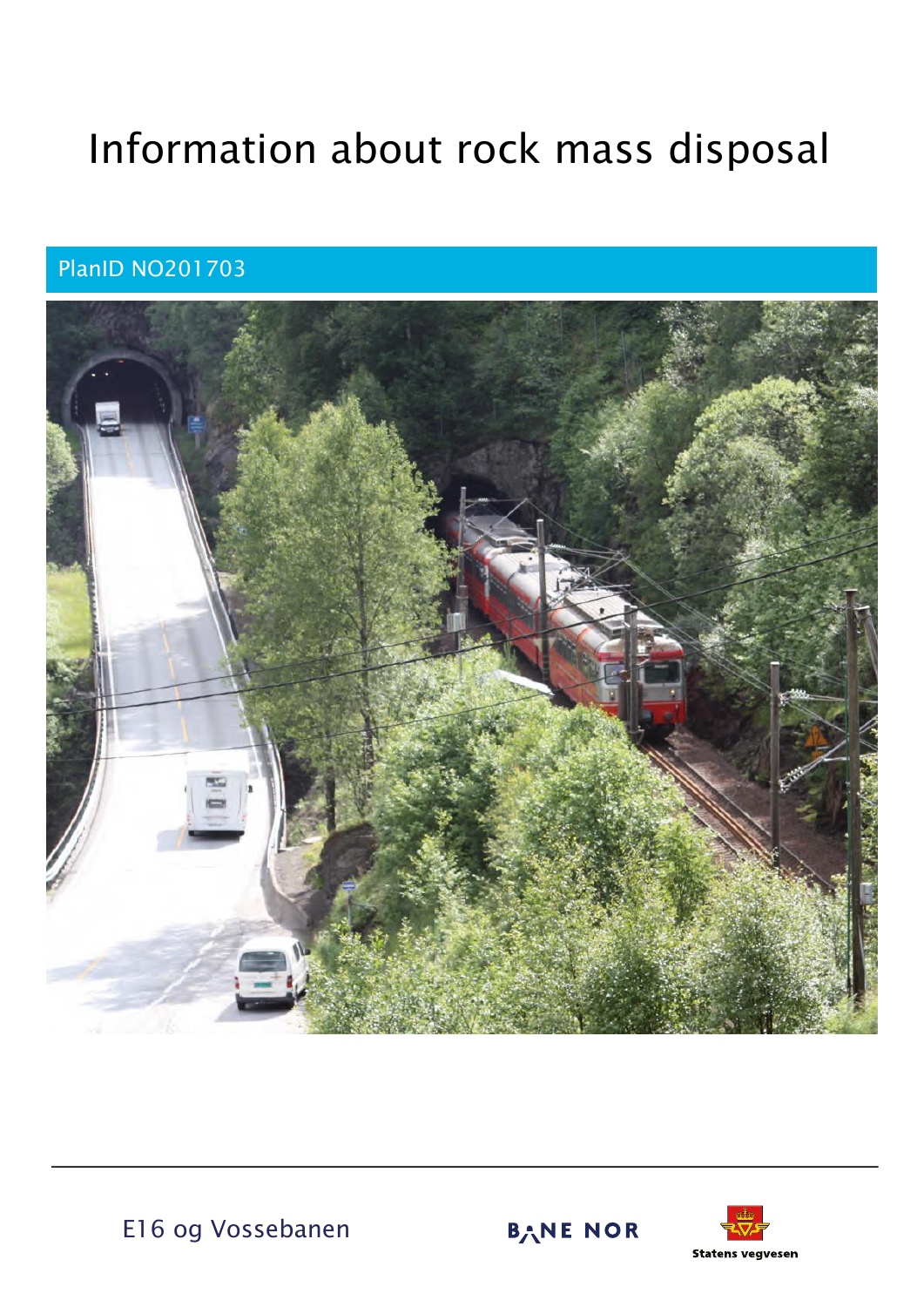

### Information about rock mass disposal

#### 1. About the disposal

 $\ddot{\phantom{0}}$ 

The Norwegian Public Roads Administration (NPRA) and Bane NOR (BN) are planning the joint project "E16 and the Voss Line Arna-Stanghelle". The new solutions for the road and railway to a large extent involve tunnels. We are seeking contact with interested parties who wish to buy/take over rock masses generated from the project. The total surplus of rock masses in the project amounts to 10-11 mill. m3 (volume measured in filling). The invitation is part of our work to find the most socially beneficial way to use surplus rock masses.

Initially, the NPRA/BN wish to sign letters of intent with qualified parties who signal their interest. One qualification requirement in the invitation is that the interested party wants to buy/take over a minimum of 100,000 m3 tunnel rock material.

Read more about the project here: <https://www.vegvesen.no/Europaveg/e16banearnastanghelle>

#### 2. Time perspective

The project is included in the National Transport Plan for 2018-29, scheduled to start after 2024. Before approved plan data and a total financial package are in place, it is not possible to specify exactly when the construction work will be carried out and the rock masses available. Extraction of rock masses from the construction site will probably take place over a period of four-five years.

#### 3. Type and quality of masses

The tunnels will be excavated using the drill-and-blast method, not by tunnel boring machine. Masses generated will then mainly be suitable as filling material. More detailed information about rock masses and quality is given in a separate memorandum (Sweco, 2019) and a rock type map that is enclosed with the invitation. On request we can provide detailed reports on examined rock samples.

Masses from tunnel blasting have a smaller share of coarse chips and a larger share of fine-grained material than from regular stone quarries. Blasted rock will contain remnants of explosives containing nitrates and ammonium as well as nitrogen compounds. The masses may also contain remnants of plastics. During the excavation of tunnels, there will be rock masses left on the bottom (floor) of the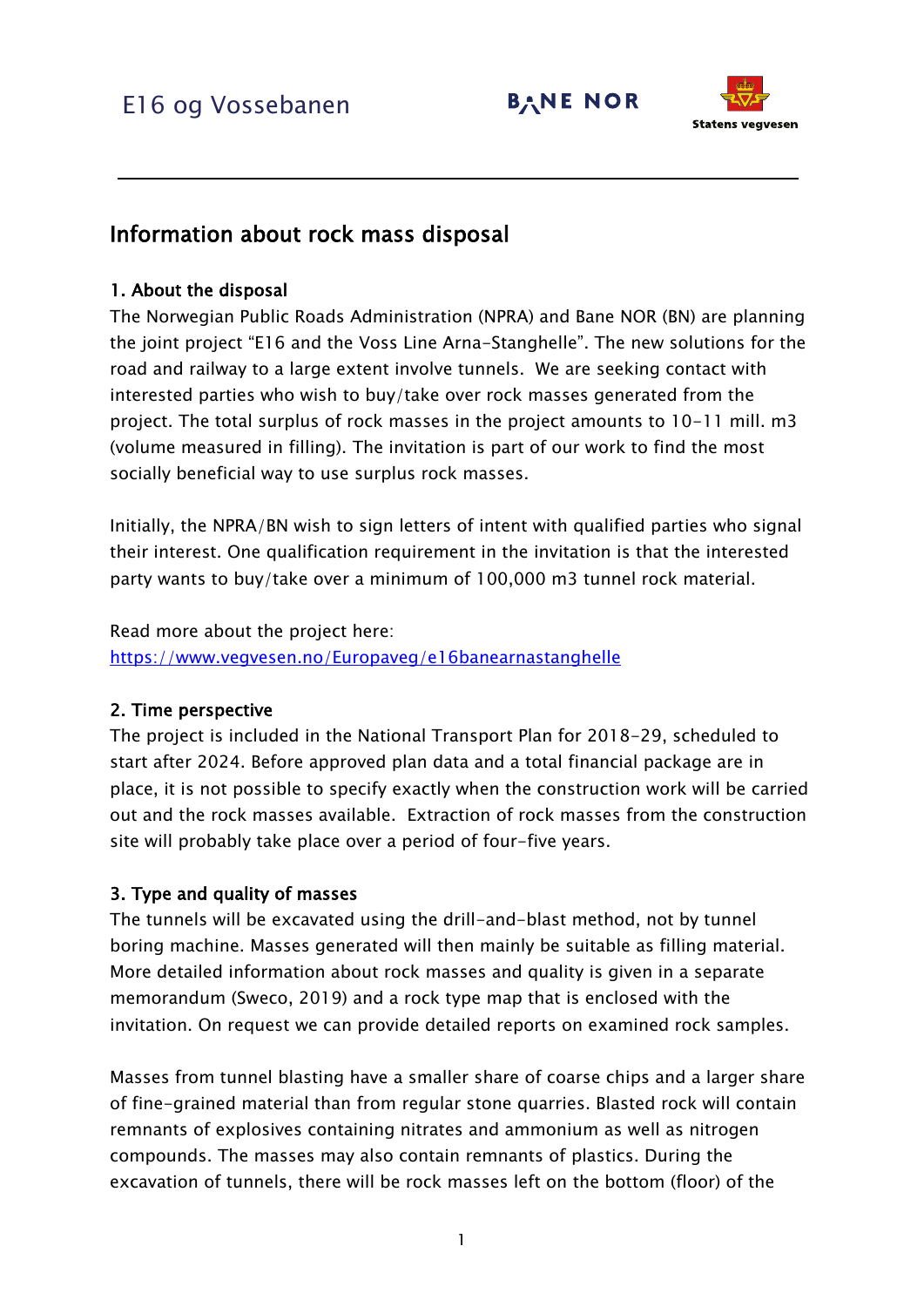tunnel while the tunnelling work proceeds forward (construction road surface). These masses will be wet when carried out of the tunnel, and contain significant amounts of fine-grained material, up to 5 % of the tunnel mass.

#### 4. Interface

Normally, the interface will be that the Construction Client (the NPRA/BN) is responsible for transport of masses to the reloading point or an agreed interim storage area near the tunnel mouth/quay, while the receiver is responsible for the reception, transport and further approved deposit/processing of the masses.

The receiver must have infrastructure for reception, with sufficient capacity with regard to continuous operation of the project Arna-Stanghelle. The NPRA will normally not process the masses before delivery.

The recipient is responsible for ensuring that the required plans and approvals for its own project are obtained before delivery starts. Depending on the solution chosen and the use of the masses, the NPRA/BN in negotiations will discuss further details related to the reception of masses and interface between the parties involved, as well as financial issues if applicable.

#### 5. Transport

Minimum 2/3 of the surplus rock masses will be brought out to temporary floating quays through tunnel crosscuts. Most likely there will be three such crosscuts to the fjord, one for each of the three main tunnel stretches. Maximum 24h-production per crosscut will be 3-3.500 pfm3, or approximately 10.000 tonn. The Construction recommences<br>Client wishes to facilitate further transport of surplus masses by barge/ship (sea transport) to external recievers. In addition NPRA/BN also applies to deposit rock masses in the fjord from the temporary quays. It may be an option that parts of the mass surplus can be transported by public road.

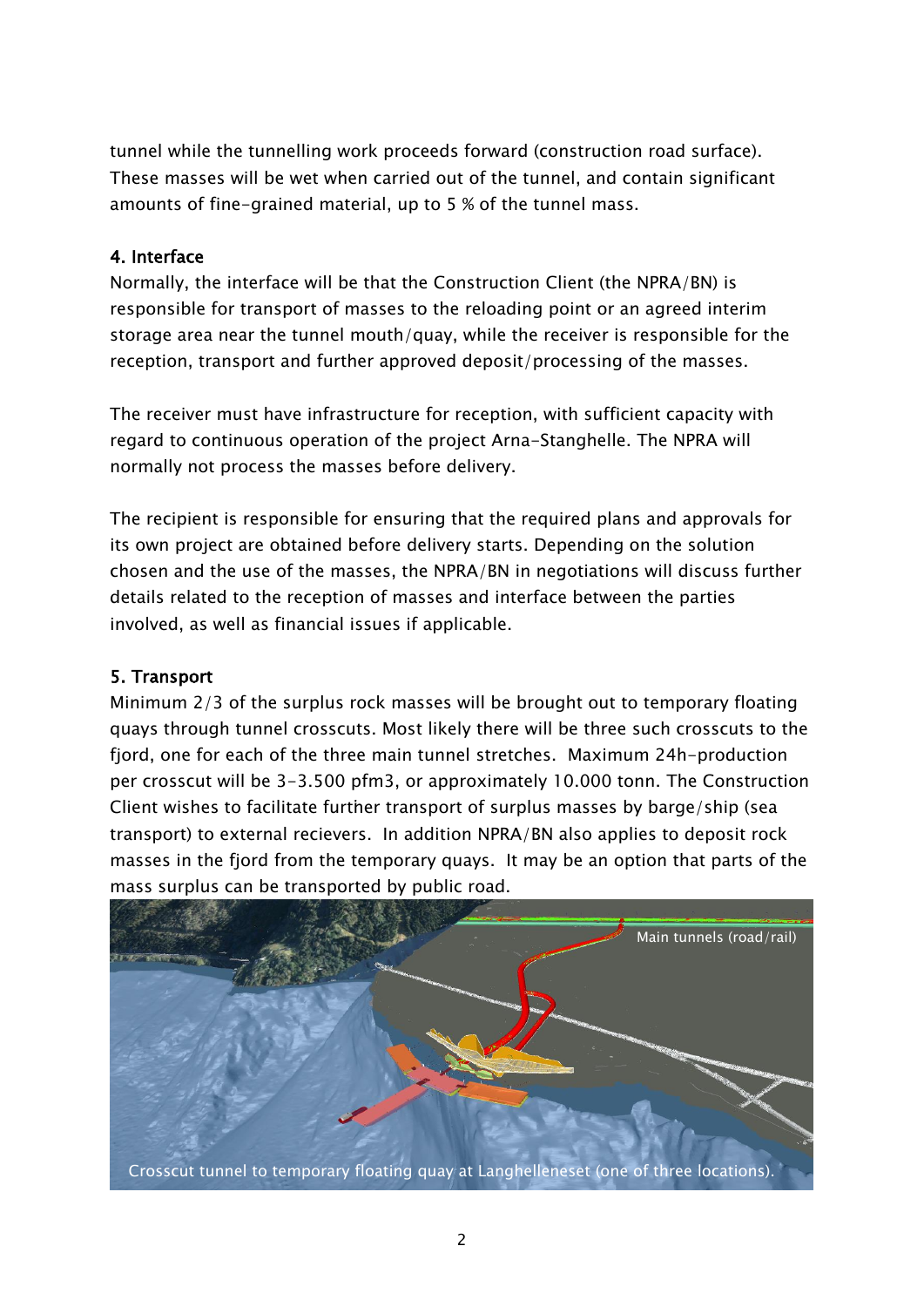For transports by sea, the NPRA/BN will be responsible for and cover the cost of establishing a temporary quay/loading facility, as well as loading. For barge transports to deposit sites/reception facilities relatively close to the construction site, it may be an option that the NPRA/BN also handle the transport while the receiver covers the costs of this. For longer sea transports by ship, the receiver itself will be responsible for transport vehicles (ships) and transport costs to its own approved reception facility. For transports by public road, the receiver will be responsible for loading and transport from the agreed interim storage area. The receiver of the masses will be responsible for ensuring that all transports after reception of masses take place in accordance with applicable rules and regulations, and that existing roads, structures etc. have sufficient bearing capacity.

#### 6. Capacity requirements

The qualification requirement in the invitation is that the interested party wants to buy/take over a minimum of 100,000 m3 tunnel rock material. Minimum reception capacity has been set to 5,000 m3/day based on a 6-day week. Emphasis will be placed on the ability of interested parties to offer stability of reception, to eliminate the risk of delays in planned deliveries.

#### 7. Required information

The interested party must, in its letter of interest to the NPRA/BN, provide the following information:

- 1. Planed use of masses
- 2. Location
- 3. Possible access to the reception site

4. Assessment of appropriate transport method for transport of masses from the construction site to reception site.

5. Brief description of reception site status: remaining parts of the planning process, ground investigations etc., and plans for subsequent use.

6. Estimated volume capacity / desired volume of masses (min. 100,000 m3).

#### 8. Address for letters of interest

The letter of interest should be sent by email to olalof@vegvesen.no Please include «Interessemelding, Arna-Stanghelle» in the email subject line.